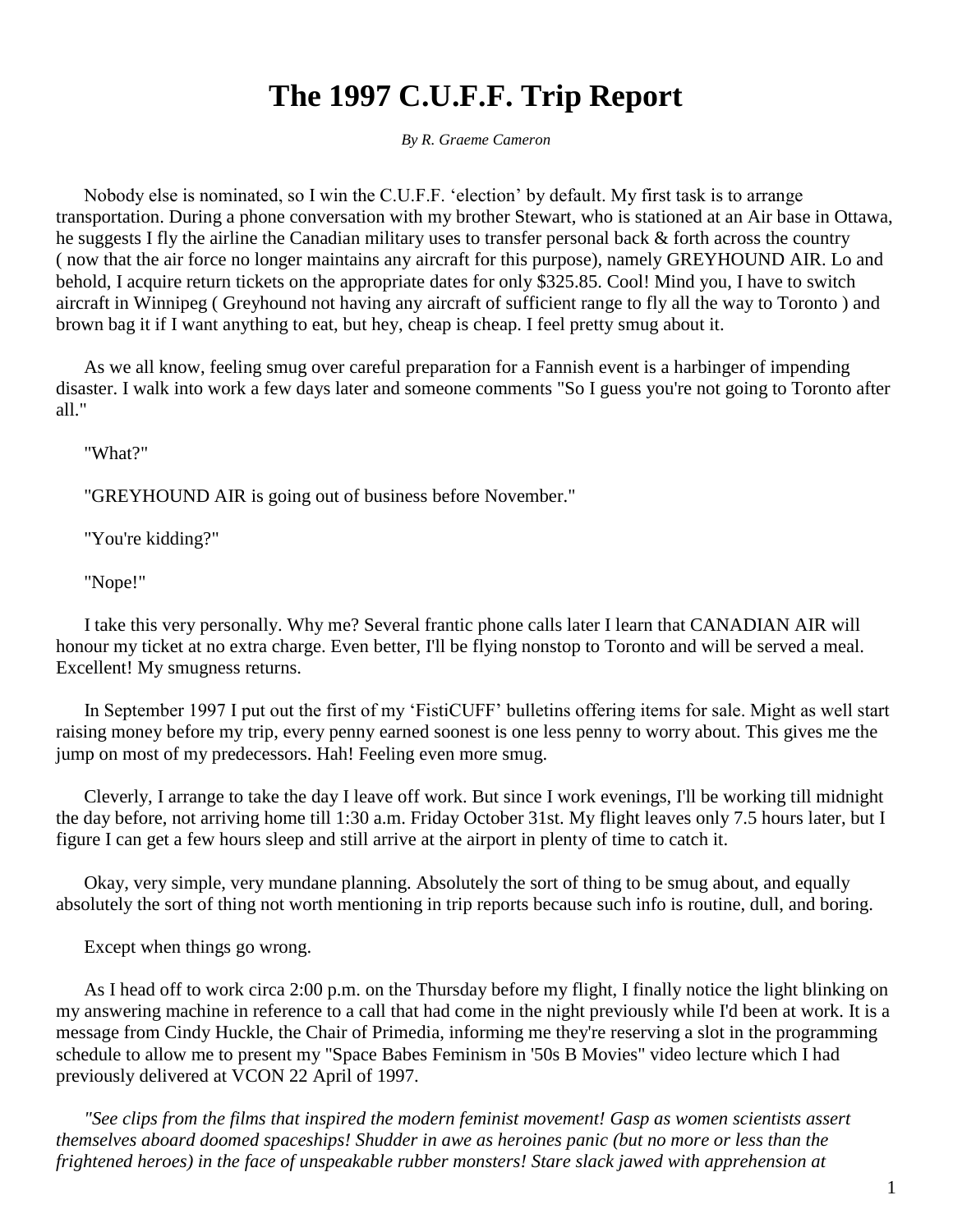*futuristic 'liberating' costumes! See men turned into drooling idiots! Find out why the 1950s are 'The Golden Age of Female Role Models!' ( With carefully neutral commentary by R. Graeme Cameron. )"*

 Great Galloping Ghu! This means that I can't go to sleep until after I've cued 15 different videos to the beginning of the relevant film clips. Gack! This will take hours! How much sleep am I going to get?

### **FRIDAY OCTOBER 31ST, 1997**

 I arrive home from work circa 1:30 am. I pull out the appropriate videos and start using my VCR to cue them. I finish by 4:00 a.m., at which point I've been awake for 19 hours. I feel like a zombie. I know that if I succeed in falling asleep I'll probably sleep past my alarm clock and miss my flight, so I elect to stay awake and hope to sleep on the plane.

 By the time I call a cab to the airport I've been awake for 21.5 hours. By the time my flight takes off, awake for 24 hours. And naturally I am unable to fall asleep on the airplane. Arrgh! The only situation of note during the flight is that there is *no* situation of note. So I get off the plane feeling tired *and* bored. Great start to my first day at Primedia.

Lloyd & Yvonne Penney had told me they would pick me up at the airport and drive me to the hotel as their contribution to CUFF. I am to expect Yvonne to make the contact. So I stand in the hall outside the baggage check asking every woman I see if they are Yvonne. No luck. I begin to worry. Then I notice a short, stocky, rather dapper chap with glasses. He sees me and asks if I am "The Graeme". Yes! It is Lloyd. Excellent!

We step outside. Yvonne is at the wheel of their car parked outside another door about a hundred feet away. She is watching the door intently. Lloyd starts waving like mad. No reaction. Yvonne is watching that door like a hawk. We run halfway down the sidewalk, the both of us waving our arms and shouting. Yvonne has her eyes fixed on that door. No way were we going to come through that door without her seeing us. Finally, when Lloyd pounds on the hood of the car, Yvonne gives a start and swivels around to look at us. I agree, it is rather unfair of us to come out the wrong door. Nevertheless I feel pleased, as there is something vaguely Fannish about the scene.

We then spend the next 75 minutes driving through Friday rush hour traffic. I feel disoriented. There are no Vancouver-style mountains to show me where North is... just an endless flat plain of myriad buildings. Even Lloyd and Yvonne are amazed at how much the area has built up since they last drove by. Lloyd points at a Royal Bank. "That was a field only a month ago." ( Extrapolating backwards at the same rate, Toronto was but a Spuzzum-like village ten years ago....)

 At least it is raining heavily. "Nice of you to welcome me with Vancouver weather," I say. This is to become my refrain throughout the weekend.

 Lloyd and Yvonne fill me in on the local Fannish politics of the moment. Their tales strike me as typical, what with assorted unforgiving Fans mad at each other, etc., the usual.

 The Penneys offer to take me out to dinner after I register. Cool! I check into the hotel, get a comfortable room on the 6th floor, drop off my stuff, then rush downstairs to register for the convention. Christine Sherman is manning the table. I overwhelm her with a flood of questions, mostly to do with the timing of my video lecture. Christine reprimands me sharply, telling me to slow down and shut up, one question at a time. I guess she is feeling pressured. Cindy Huckle, the Chair, standing nearby, is a witness to my gushing enthusiasm. She tells me my time slot is not fixed as yet, but that someone will inform me well in advance.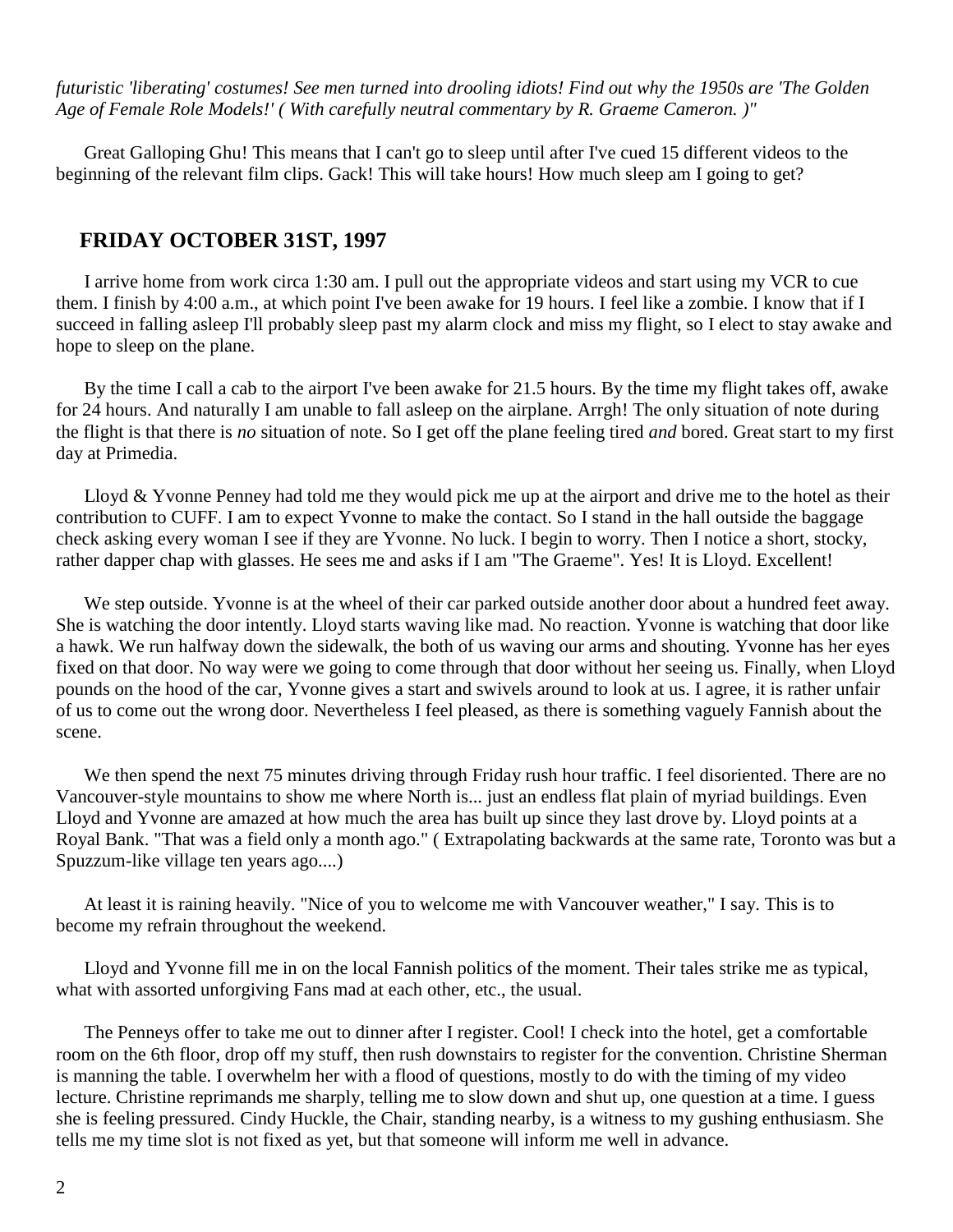Then Lloyd and Yvonne point me in the direction of the 'Toronto Worldcon in 2003' table, manned by none other than the fabled degafiated Mike Glicksohn, he of the black beret and enormous salt & pepper beard. Mike and his former wife Susan Wood won a Hugo for their Fanzine Energumen back in 1973, the only Canadians ever to win a Hugo in that category. I am delighted, absolutely delighted to meet him. This alone makes the trip worthwhile.

I drop off my registration package in my room, make a quick phone call to let my Dad know I am in town and to set up a time to meet him on Sunday ( I haven't seen him in several years ), then head to the main floor looking for Lloyd & Yvonne. I spot Brian Davis coming up the hall, recognizing him from his photo in his FIXED LINK zine, **Mike Glicksohn** i.e.: tall, slim and black, with moustache and glasses. I introduce myself. It turns out he had just driven in from Fredericton, New Brunswick, nonstop and was feeling rather tired himself.

 It is particularly pleasant to meet Brian, as it is the Canadian UNITY Fan Fund after all, and here we are, a West Coast Fan and an East Coast Fan getting to know each other. The very purpose of CUFF!

 As we stand talking, two Furries (or costumers?) walk by, one dressed as a Wookie, the other in a bear outfit. Subtle signs I am indeed at a convention. I begin to feel quite at home.

 Lloyd & Yvonne show up and we head out for supper. Just as we leave, Lloyd says, "Look. There's Rob." I turn and see Robert Sawyer leaping into an elevator so jam-packed with fans he can't get all the way in. The elevator doors repeatedly open and close against his backpack. A victim of machine mastication ( shades of **DAS LIFT**, the Dutch film about a killer elevator )! Leaving him to his fate, we go off to dinner.

We choose to eat at a nearby Swiss Chalet restaurant. Arrgh! Their "chicken in a bun" is better described as "a bit of chicken in a bunlet", but never mind the food, the conversation is the thing. We exchange assorted gossip and rumours, finally settling on the topic of the aging of Fandom and where will the new Fans come from? Ghu only knows.

 Lloyd & Yvonne drop me back at the hotel at 7:30 p.m. I have now been awake for 34.5 hours. My head hurts. I find it hard to focus. I decide to rest a bit on my bed sipping cold tea and peruse the program book before running out to attend the Friday night festivities, i.e. the parties, orgies, and what-have-you.

 The digest-sized program features a cover ( uncredited ) depicting an assortment of TV and film spacecraft hurtling toward Earth to attend Primedia. Very nice. The booklet includes profiles of the media GoHs, which is good, since I never find the time to watch the current shows and have no idea who these people are.

 Turning to the program sheet, I see that it's time for the opening ceremonies. I should bestir myself and run down now! Afterwards at 9:00 p.m. begins "Roswell: 50th Anniversary Party", an opportunity to mix and mingle till two in the morning. At 10:00 p.m. is a panel on "Favourite Monsters." At Midnight various "Northern Frights" authors reading scary stories. There's lots to do! The fun is just beginning. Party on dude!

 I look at the clock. 8:00 p.m. I've been awake for 35 hours. My head REALLY hurts. I remember that my migraines are triggered by stress and fatigue. I remember that my bouts of atrial fibrillation are triggered by stress and fatigue.

I ask myself, am I stressed and fatigued?

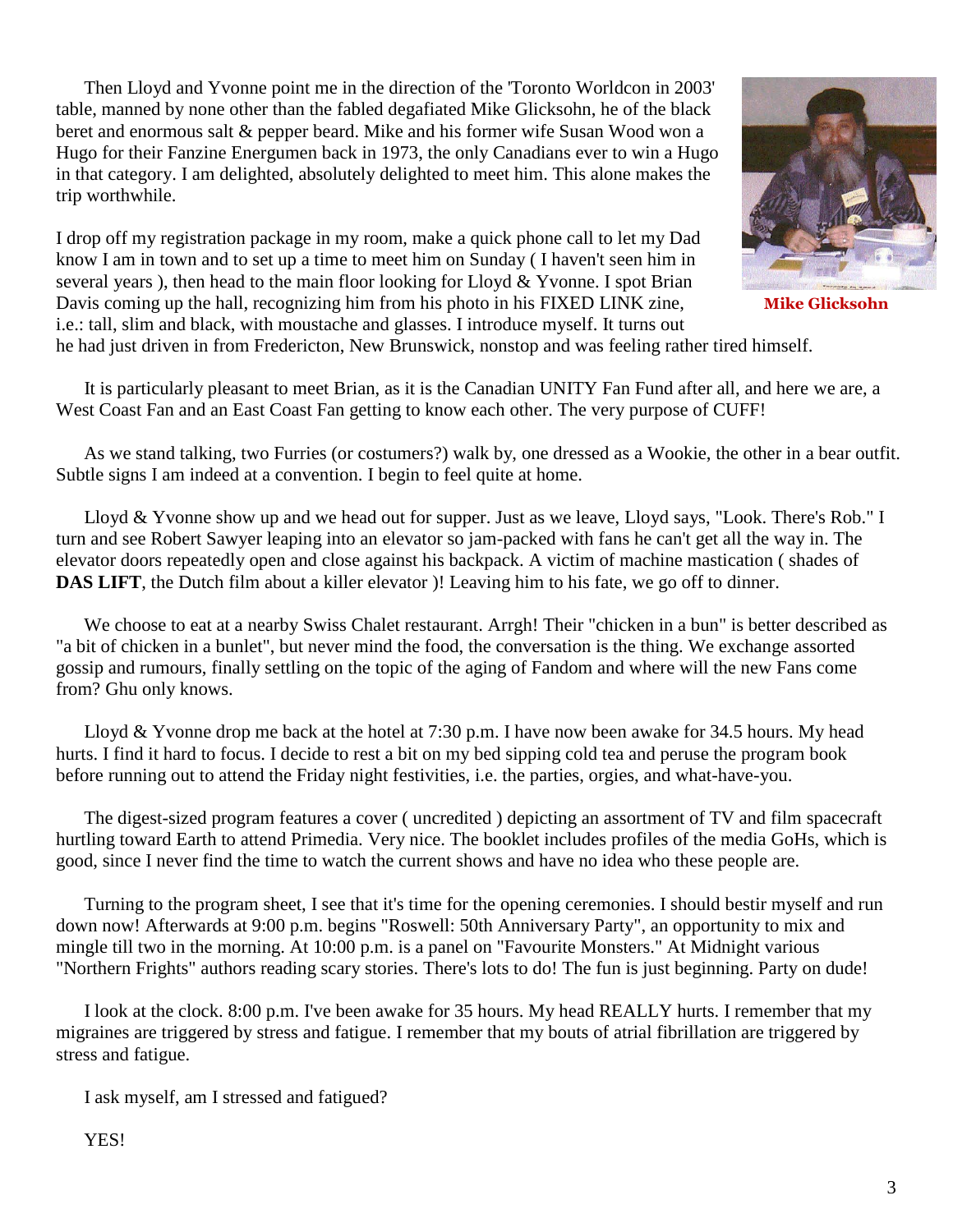And so to bed, hoping to have recovered by the morning.

 It occurs to me as I fall asleep that since I have so far attended no programming but instead spent all my time talking to people I must now be considered a pro in the art of con-going.

## **SATURDAY NOVEMBER 1ST, 1997**

 I wake up to a steady drizzle of rain outside; what passes for normal Vancouver weather continues in Toronto.

 Seems I had a most difficult night, tossing and turning, falling in and out of sleep. But I feel much better now. Today is the big day! The Aurora awards! The Toronto 2003 Worldcon bid party afterwards! Yes, going to be glorious.

 A quick breakfast and I head down to the lower floor where most of the activities are taking place. Mike Glicksohn is manning the 2003 bid table again. I take out a membership, then engage him in conversation. He plans to retire soon and dreams of indexing his publications. Any spare ENERGUMENs I could purchase or trade for? Nope, only his own copies left. ( ENERGUMEN is surprisingly hard to find. I know two major American collectors who possess only the last issue as I do. The previous 15 issues are evidently being held close to the chest by collectors lucky enough to possess them. ) But he might have some spare XENIUMs he could send me. I give him my address in case this be true.

 Then I tentatively produce my working copy of my "INCOMPLEAT GUIDE TO CANADIAN FANZINES: 1937 TO 1998". He leafs through the pages.

"Hmm," he comments, "I didn't know there were so many."

 Gives me a thrill to hear him say that. If one of the most important Faneds in the history of Canadian zinedom is impressed by the amount of research I'm doing and the results I'm coming up with then surely I must be on the right track.

 At this point Lloyd & Yvonne come down a flight of stairs in the company of a big, burly man with a thin black beard and silver/black hair tied in a bushy ponytail. Another legendary, longtime fan: John Mansfield no less. He strides past and starts talking to Glicksohn, who interrupts him by pointing at me and saying, "And of course you know Graeme Cameron?"

John reaches out and shakes my hand. "I know of him."

I try to strike up a conversation. "Did you know you were the inspiration for the first VCON?"

 "All I can tell you is my side of the story," he comments cryptically, then glances at his watch and abruptly rushes off. Hmm, must find out what he means.

 I check out the dealer's room. A complete set of "Outer Limits" (the original 1960's show) bubblegum cards leaps off the table and grabs me by the throat. Zounds! My favourite TV show of all time! I once possessed the complete set, but gave them away to a very young nephew when I was getting rid of my "kiddy" possessions in an effort to appear mature. ( I've never forgiven myself. My Aurora models! My Dinky toys...Arrgh! Have since bought most of them back at considerable expense. ) The card set is only \$50. Hmm, maybe if I have any money left over at the end of the convention....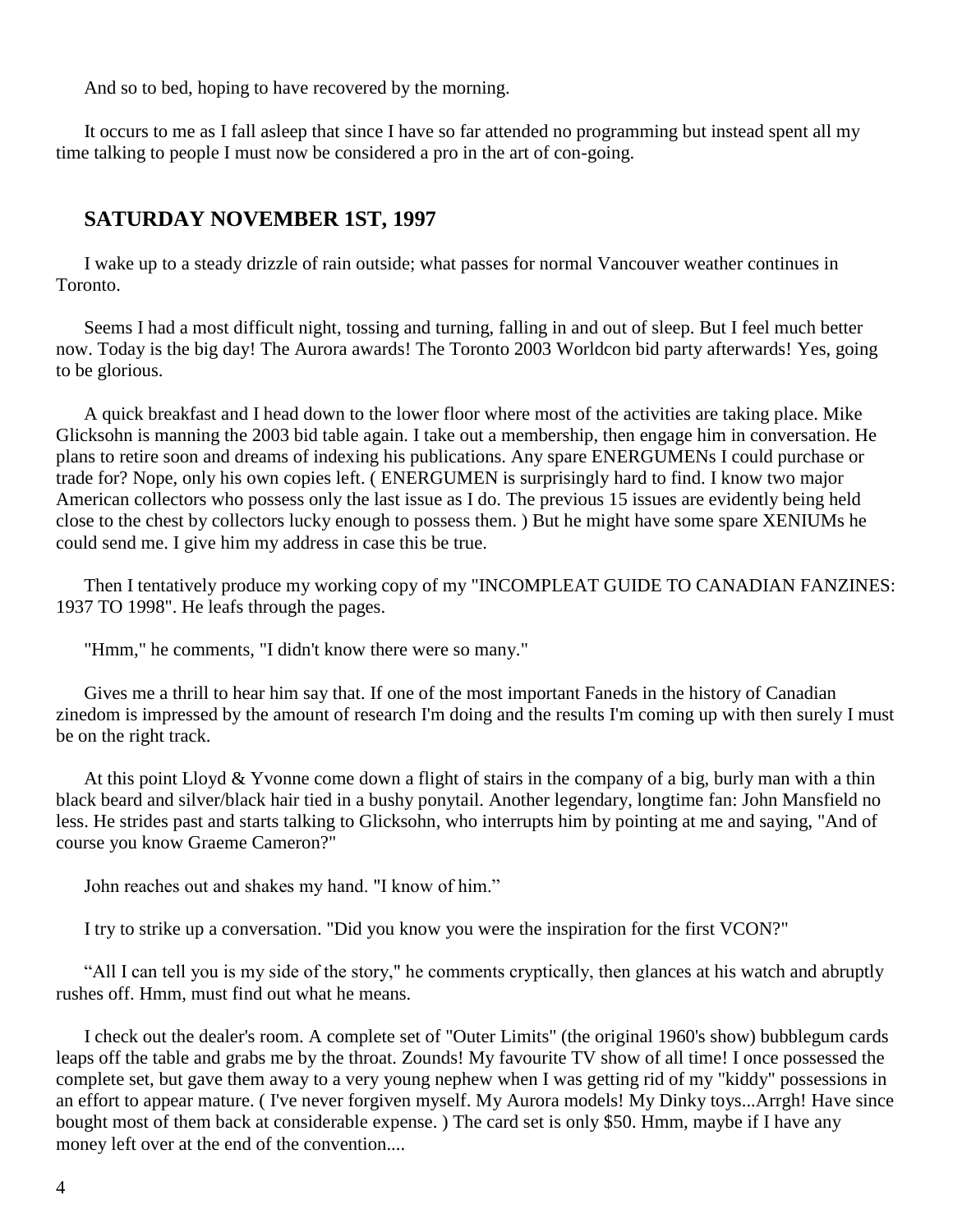( I ran into a similar problem while running the dealers room at VCON 23 in May of 1998. The Oldfud's Collectibles table displayed a virtually complete set of Hugo Gernsback's AMAZING STORIES at an average price of only \$20.00 Cdn. each! Alas, I was short of funds. I could only afford two, the October 1926 issue with the Frank R. Paul cover which inspired 4E Ackerman to become an SF fan, and the September 1928 issue with the Scientifiction logo which later became the symbol of First Fandom. Ah yes, timebinding....)

 I walk back into the hall and up to the table representing the Judith Merril Collection Library. Theresa Wojtasiewizc, editor of SOL RISING, the newsletter of the 'Friends of the Merril Collection', is manning the table. I engage her in conversation and take out a subscription to the zine, but stupidly forget to check out a rumour I'd heard concerning their Fanzine policy. I know their collection contains runs of zines important to Fannish history ( which is how Robert Columbo was able to research his YEARS OF LIGHT, A CELEBRATION OF LESLIE A. CROUTCH, Canada's leading fan of the 1940's ) but the rumour is that modern zines either get tossed or stuffed into a drawer. Since I send them SPACE CADET, and am a fervent believer in preserving Canada's Fanzine heritage, I certainly hope this rumour is not true! I must find out.

 The costume display and art show beckons to me next. I admit costuming leaves me cold, yet some of the costumes impress me, some being so ornate, so glittering with brocade, as to resemble court dress from Byzantium. I overhear two costumers in conversation. One gestures at the art show, saying "I'm only here for the costuming panel, not this other garbage." .... Ahh, the subgenres of Fandom. It seems Fandom is structured very much like the Indian Caste system, the one difference being that in Fandom each caste thinks it is Brahminic and all the rest are untouchables!

While perusing the art show proper I see the original "Titanic about to strike the dorsal plates of a submerged Godzilla" by Jean-Pierre Normand. A note states that prints are for sale in room 510. Immediately I hotfoot it to said room only to discover no one is in. Later, I promise myself, later. I will not go home without one.

 I wait for the elevator. Who should pop out when the door opens but Cindy Huckle. I harass her yet again. "Cindy, Cindy, when do I do my bit? Is it still on? Can I do it? Huh? Can I?"

 Cindy rolls her eyes. "Yes, yes, of course your video lecture is going to be scheduled. Don't know when yet. We'll let you know. I promise!"

 It is now Noon. I elect to drop by the con suite. Only four or five people present. I should mention that I'm wearing two badges, the first of which states "THE 1997 CUFF WINNER" and the second of which reads "THE GRAEME, EDITOR OF SPACE CADET". The people in the con suite lean forward to read my badges and forever after seem to back off and keep their distance. Hmmm. Oddly, no one throughout the entire convention asks me what "CUFF' stands for or what "SPACE CADET' is. Hmmm.

 I ask questions about the organization behind Primedia. I'm told, "Nothing incorporated yet, just an informal group. The only fan-run con devoted to Canadian SF Media." People sound slightly apologetic. Fans often do, when explaining to Mundanes, though surely these people didn't think the editor of something called "SPACE CADET" is a Mundane? Hmmm.

 I try to join in the general conversation, but quickly find out the talk is dominated by one very large, very opinionated Fan ( who has no opinions of his own, but insists on quoting what other people have said or written ) whose technique is to talk very loudly and rapidly without allowing anyone else the chance to say anything till he runs out of breath. Then he sits quietly whispering to himself till he notices a lull in the conversation and surges anew. After twenty minutes of this I give up and leave. Insecure, socially inept and tactless fans can be a pain. I know, cause I'm one of them. But I have the added advantage of being so shy in the presence of strangers I normally keep my mouth shut. This gives lustre to my reputation as a conversationalist...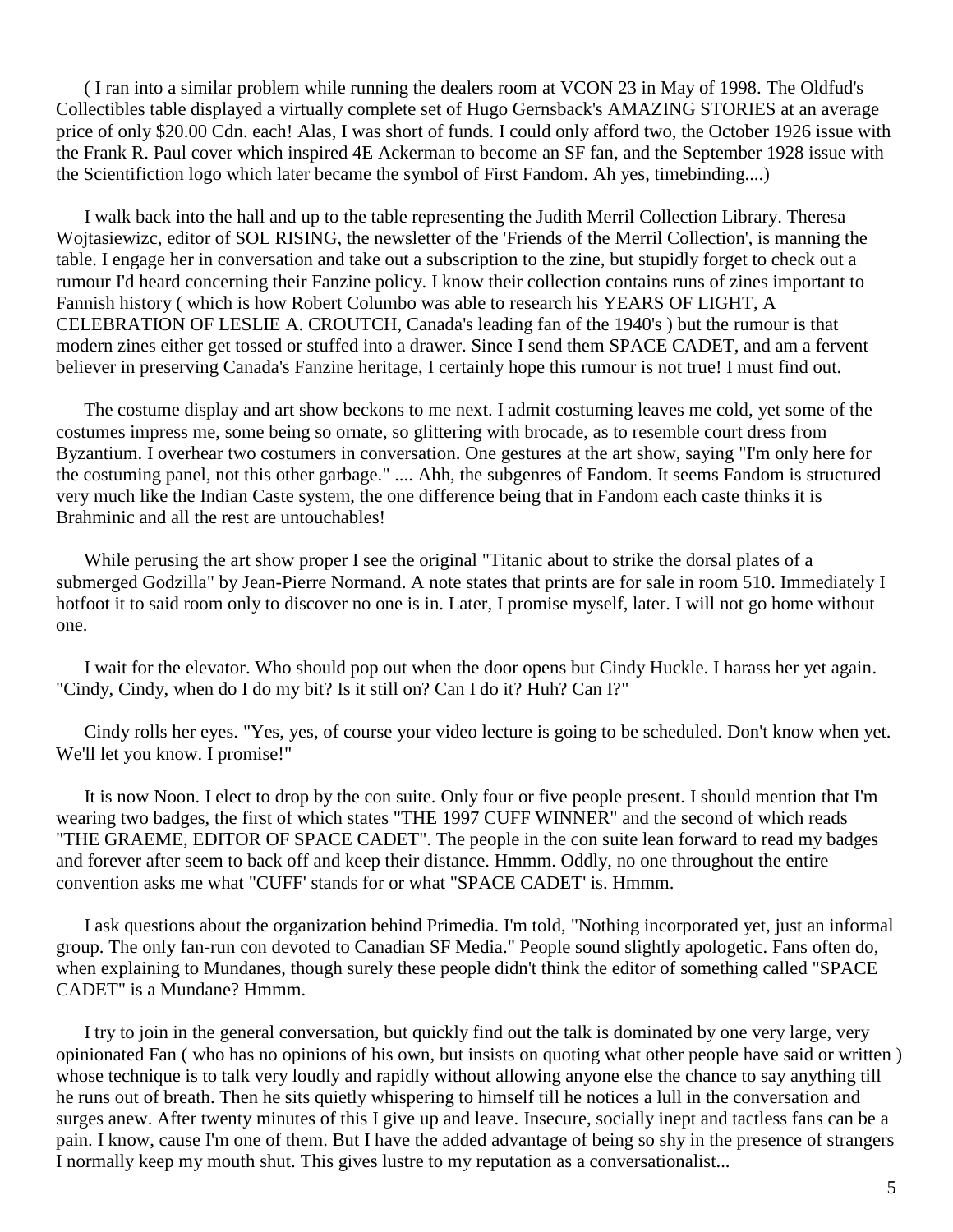I pass by the open doorway to the room where Richard Biggs ( Dr. Stephen Franklin on BABYLON 5 ) is giving a talk. The room is packed with fans. Very well attended indeed. The media aspect of the con is obviously a huge success.

 I elect to sit in on the 1:00 pm panel "The Science Fiction of Science Fact" featuring Robert J. Sawyer and Michael Lennick, the latter representing SPACE -- THE IMAGINATION CHANNEL of cable TV which is produced in Toronto.

 Sawyer is late in arriving, a consequence of his "heavy scheduling", non-stop from 10:00 am to 3:00 pm. I go up to him to ask permission to take a flash photo. I also introduce myself. "Oh, so you're the Graeme," he says, shaking my hand.

 Michael starts by showing a 15 minute TV segment on teleportation featuring himself and Robert. In it Sawyer quotes the opening lines from James Blish's SPOCK MUST DIE! novel: "What worries me," McCoy said, "is whether I'm myself anymore. I have a horrible suspicion that I'm a ghost. And that I've been one for maybe as long as twenty years." This leads to a discussion revolving around the idea that teleportation, conversion from matter to energy and back again, is in reality a form of death and rebirth. But, we are informed, it's not possible, teleportation is not feasible. Thoughts are not hardwired, but arranged in holographic patterns of energy in the brain. Gravity and magnetic fields are part of the individual human picture as well.

 I think it is Sawyer who quotes the famous joke by Greg Bear, "Don't wear wool in a teleporter", i.e. else you may emerge part sheep, your DNA merged with that of the critter who grew the wool ala THE FLY. A member of the audience objects, "But hair, including wool, doesn't contain DNA." Someone else points out that hair roots do. Nobody can figure out whether a wool sweater includes roots or not. The joke is ruined by a need for further research. Ah well.

 At one point Sawyer observes that animism plays a significant role in our lives. It is natural as a child to impart spirit to an object, a doll for instance, as it seems to answer a basic need, but this is not something we give up as adults. We treat Data (from the STAR TREK reality) as human even though it isn't. I think to myself, this will happen to aliens for sure if we ever contact any, and if they're sufficiently clever, they will exploit this. Hmm. I wonder if this has anything to do with Sawyer's new book ILLEGAL ALIEN?

 Anywho, both Robert and Michael are very articulate and full of nifty ideas. The hour goes by too swiftly. As Sawyer rushes off to his next panel I tell him, "I hope to talk to you later, much, much later." He throws me a puzzled glance and exits quickly. Oops. What I MEANT to say was "I want very, very much to talk to you later" but it didn't come out that way. Oops.

 It is now 2:00 pm. The awards banquet is in four hours. I decide to go back up to my room and take a power nap. This means I'll miss such panels as "The True North: Canadian SF&F", "The Great Canadian SF&F Trivia Quiz", and "Sexuality in SF&F" ( how come 'Canadian' isn't part of this last title? Hmmm, sinister.... ), but I want to be alert and fully conscious during the Aurora presentations.

Just as I get off the elevator at my floor Dale Sproule and Sally McBride ( Editors of TRANSVERSIONS ) step on. "Graeme, we've got to meet later!"

 "I'll be at the Toronto bid party", I say as the door closes. In fact I never run into them again. I wonder what it is they wanted to talk about? Entice me into writing a regular column for vast sums of money?.... Naaah....

 Gratefully I settle down on my bed. Still raining outside. There's no heat ( I didn't know you have to turn it on ) and consequently the room is cold and damp. Slowly I drift asleep. I wake up briefly to the annoying sound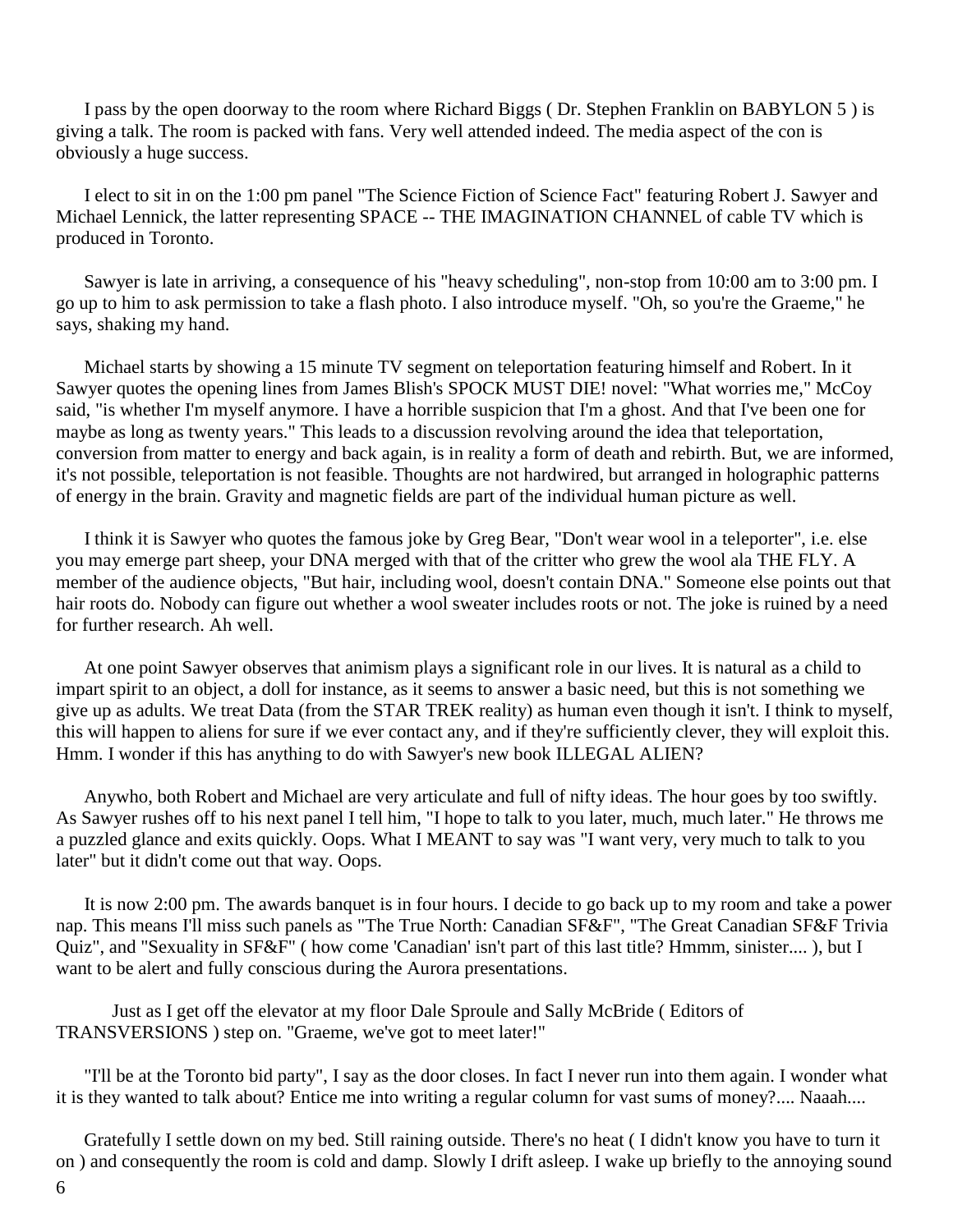of dripping water. Ah good, I think, the heat must be coming on. Odd, still cold and damp though. I wake up again to a much more insistent drip. What kind of heating system is this? Egads! The wall above the bay window is leaking. Rain water is dripping in at an increasing rate. Thinking quickly I place the metal garbage pail underneath. THUMP! THUMP! Which is quickly transformed to a SPLASH! SPLASH! No more sleep, that's for sure. I complain to the front desk.

 A super with five million keys jangling from his belt, like a character out of a situation comedy, shows up to laugh at my plight. "These things are sent to torment us, eh? Keeps me employed though." He helps me carry my stuff to another room down the hall. No drip. No noise. I fall asleep again.

 At long last, it's time for the Aurora Awards Banquet and Presentation. As I get off the elevator Henry the 8th and one of his wives step on (costumers I assume). The door keeps closing on Henry (a very large man) as he appears to be hanging on to his 'wife's' back attempting to adjust her bodice, or possibly trying to rip it off. If the latter, that would be roleplaying old Henry to perfection.

 A crowd mills about in the hall outside while last minute work is completed in setting up the banquet. I chat with Brian Davis for awhile, and then Lloyd  $&$  Yvonne Penney show up and graciously invite the both of us to share their table. Then the doors are flung open and there stands Cindy Huckle, wearing an elegant white dress and blouse, greeting each participant as they enter.

"Ah Cindy, " I blurt out going in, "about my Space Babes lecture..."

"Not now, not now! Now is not the time!"



 Suitably chastened, I hasten to join the others at our table. It features a very stfnal centrepiece consisting of a Styrofoam FORBIDDEN PLANET-style flying saucer wrapped in videotape and accompanied by a plastic Superman and a #3 Thunderbirds spacecraft. Cool!

 Going around the table from my left, "our table" consists of myself, Brian Davis, Lloyd Penney, Yvonne Penney, actor Bruce Gray (the ruthless investment banker from TRADERS TV show), Jodi Hancock, her husband Larry Hancock (representing the Friends of the Merril **Flying Saucer Centre Piece** Collection & co-chair of the Toronto in 2003 bid), Mrs. van Belkom, her husband -- a prolific writer -- Edo van Belkom (his most recent

book NORTHERN DREAMERS, a series of interviews with Canadian SF&F writers), and David Stockman, whose name is familiar yet I can't seem to place him. I never do find out if he's a Fan or a Pro, or both.

 Both Larry Hancock and Bruce Gray are very funny and entertaining. They put the entire table in a merry mood very quickly.

 At one point Hancock becomes serious for a moment and wonders aloud, "How does one go about ordering wine?" The very second he finishes his question a waiter reaches over his shoulder and plonks down a bottle of white wine in front of him. Hancock stares down at the bottle, his eyes widening, and gasps, "Wow! That's fast service.... I wanted red though..."

 During the course of making polite conversation van Belkom asks me if I'm up for an award. "No, not this year, but I've been nominated six times in the past."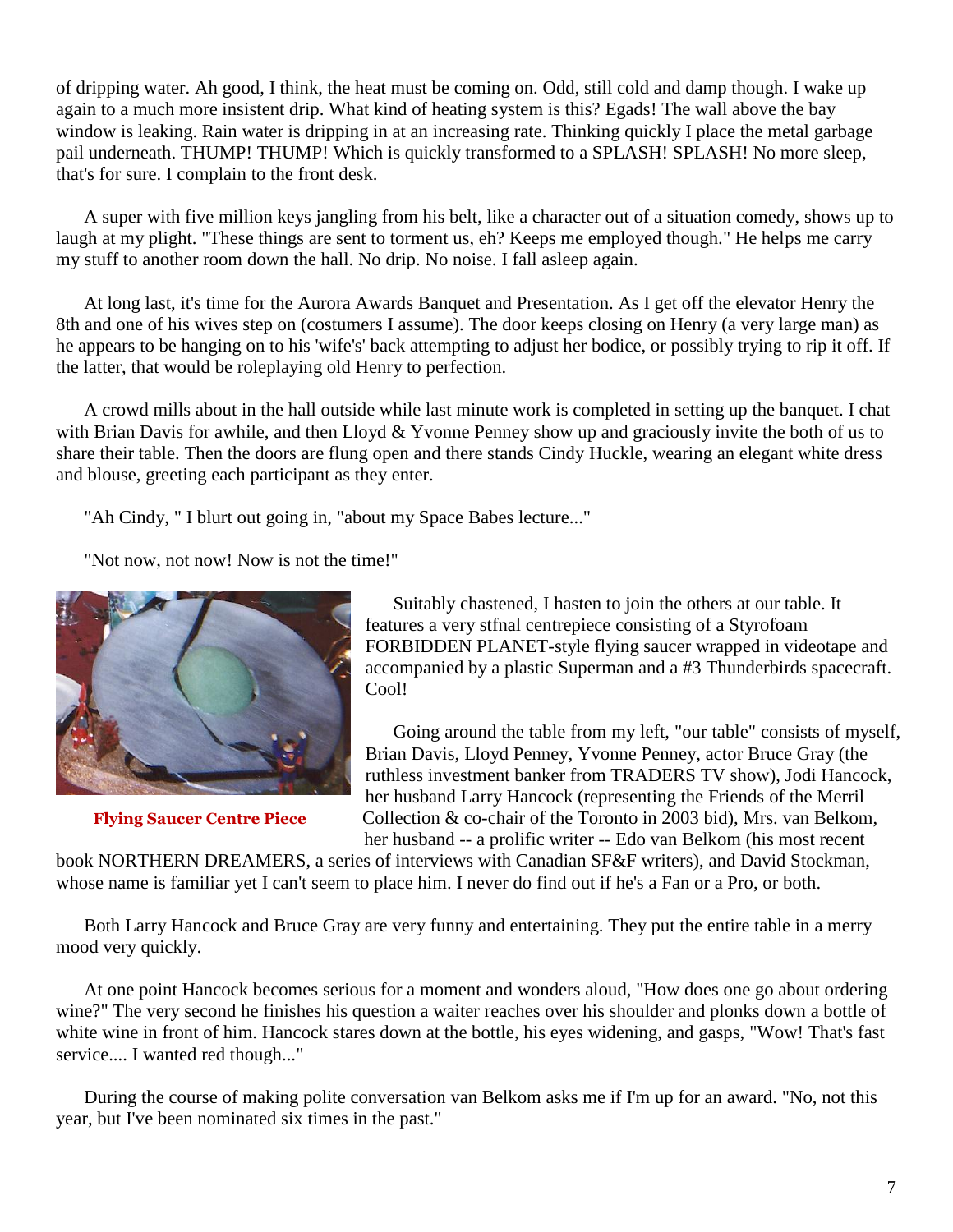"Six times? SIX TIMES?" van Belkom strikes the table with his fist. "I've published over a hundred short stories and several novels. What the hell do you have to do to get nominated SIX times?"

 The others stare at me in awe. I shrink into my chair. "Well, it was just for putting out a clubzine..." I explain in a mumble. "BCSFAzine. Print run of a hundred. Nominated six years in a row while I was editor...." My voice trails off.

"Six times..." mutters van Belkom.

I could have added that I'd never won, but thought better of it.

 When the buffet is wheeled in it is set up next to our table. Cries of protest resound throughout the hall as we are first to get up and load up our plates. The food is nothing great, but perfectly adequate. One of the dishes contains shrimp. Someone mentions they are allergic to shrimp, and nobody can figure out by appearance alone which dish to avoid. "That one!" I declare loudly, laughing inwardly that everyone has missed the obvious. Turns out I am pointing at the chicken dish. Oh well.

 Our meal finishes and the horde of fans waiting outside is allowed to enter and fill the rows of seats for the awards ceremony. We of the banquet tables are seated between the stage and the row seating so we have the best seating of all. Even better, my table is on the left-hand side of the hall, so it is easy for me to leap up and scuttle close to the podium to snap pictures without blocking anyone's view. (Though I suppose the cameraman for the SPACE channel didn't appreciate my flash going off periodically. I like to think it added a journalistic touch to their coverage...)

 The principal presenters are Marcel Gagne and Robert Sawyer. As best as I can recollect the sequence of presentation is as follows:

 Cindy Huckle (Primedia Chair) and, I think, Ruth Stuart (of the awards subcommittee) unveil the awards, which consist of a black-painted wood base supporting stylized plastic waves representing the ever-shifting shimmering veil of the Aurora Borealis often seen in our Northern skies. When seen from above these 'waves' form the outline of a Maple Leaf (the award I'm talking about, not the actual Aurora Borealis...though it would be truly nifty if it did, come to think of it...). Normally the awards are crafted by Franklin Johnson of Edmonton, who has been doing them since 1982, but sufficient advance notice did not reach him in time this year, so the awards were fashioned at the last minute by Ed Charpentier, Primedia's AV chief. Also, the awards usually have colour embedded in the plastic to more accurately resemble the true Aurora, but due to the lack of preparation time this year's awards are made of clear plastic. They glisten nicely all the same though.



 1) Jean-Pierre Normand wins for ARTISTIC ACHIEVEMENT for assorted book and magazine covers. He won in the same category last year as well. With a beard as black and curly as his hair he rather resembles Zeus.

 2) Jean-Louis Trudel wins for BEST SHORT-FORM WORK IN FRENCH for his short story "Lamente-toi, Sagesse!" which appeared in "Geneses." This is his third Aurora award. He previously won FAN ACHIEVEMENT (OTHER) for promoting SF, in 1994, and FAN ACHIEVEMENT (ORGANIZATIONAL) in 1996 for SFSF Boreal.

 3) Robert J. Sawyer (beating out poor Edo van Belkom among others) wins BEST SHORT-FORM IN ENGLISH for his short story "Peking Man" which

 **Jean-Pierre Normand**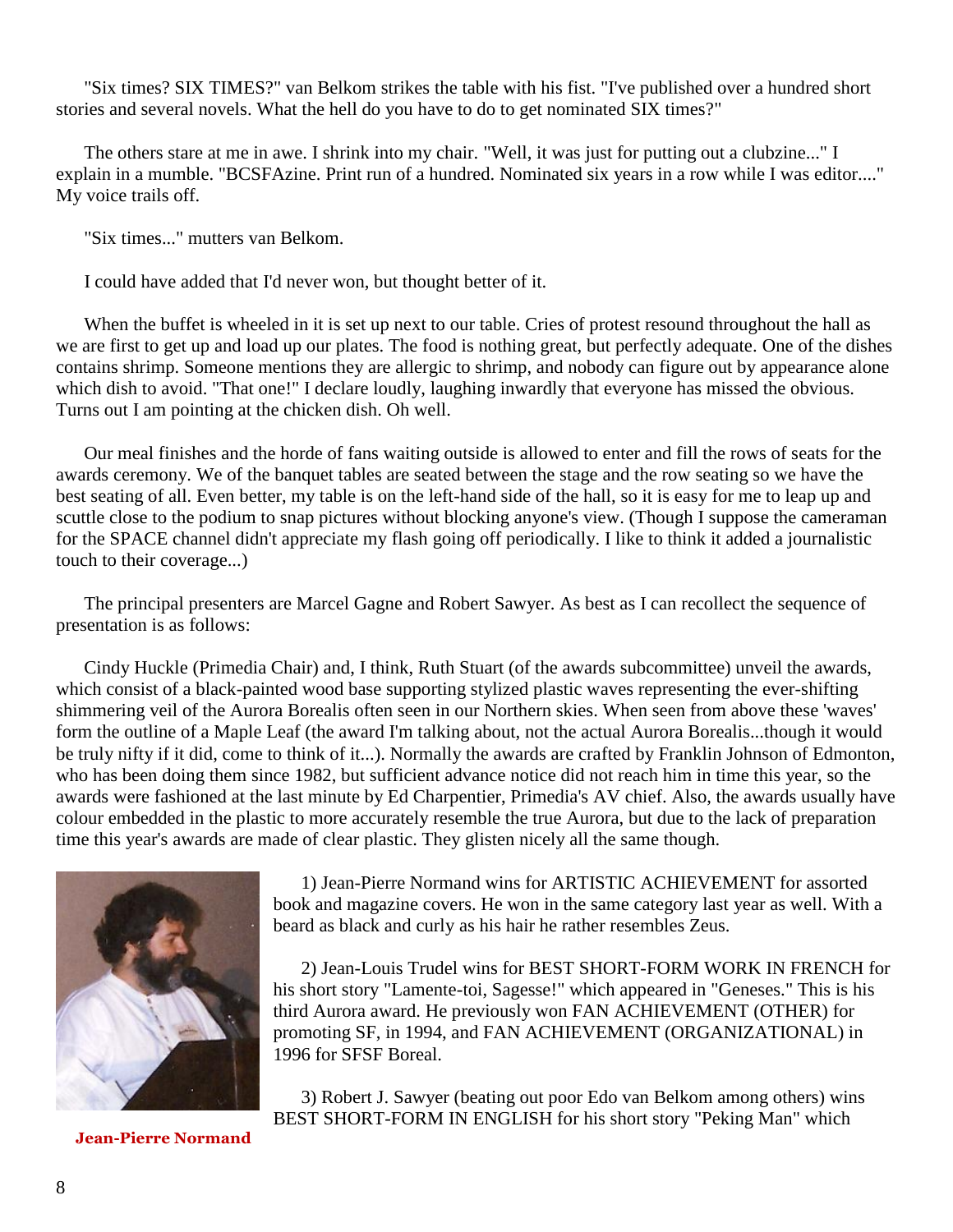appeared in "Dark Destiny III: Children Of Dracula." This is his third Aurora award. He previously won one for his novel "The Golden Fleece" in 1992, and another for his short story "Just Like Old Times" in 1994.

 4) "On Spec" magazine (first issue was in Spring of 1989) wins for BEST OTHER WORK IN ENGLISH. Robert Sawyer accepts on their behalf. This is their fourth Aurora award. Their first three victories came in 1990, 1991, and 1995.

 5) "Solaris" (a venerable Quebec SF magazine, its first issue -- under the title "Requiem" -- came out in 1974) wins BEST OTHER WORK IN FRENCH. They also won, under various editors, in 1990, 1991, 1992, (possibly in 1993 -- I don't know who won in this category that year), 1995, and 1996. Jean-Louis Trudel accepts for them.



 6) And now Larry Hancock takes the stage to present the FAN ACHIEVEMENT (ORGANIZATIONAL) Aurora. The contestants are: Warren Huska (Toronto Trek 10), Lynda Pelly (MonSFFA), Capucine Plourde (Klingon Imperial Diplomatic Corp), Rebecca Senese (Space-Time Continuum), and Yvonne Penney (SF Saturday).

 As Larry Hancock tears open the envelope Yvonne bows her head, clenching both fists tightly beneath her throat, her eyes shut, eyelids quivering. Larry calls Larry Hancock out her name. Yvonne's eyes fly open in shock. "Oh shit!" she gasps. Lloyd hugs her delightedly as the room bursts into applause. She gets up and goes to the

podium, or rather, stands beside it holding the microphone, since the podium is so tall it would hide her from view if she stood behind it. She looks very happy indeed as she makes a brief but gracious speech of acceptance.



But alas, as she returns to the table her expression of happiness fades to worry and tension. After all, her husband is also up for an award, and what if he doesn't win? Mind you, Lloyd previously won in 1994 for FAN ACHIEVEMENT (ORGANIZATIONAL) re Ad Astra, so at least they are now even. Still, it would be nice to go home with his and hers awards....

To make matters worse, as far as prolonging the suspense goes, there is a break in the proceedings to allow Allan Weiss of the Friends of the Merril Collection to give a fine, heart-felt tribute in memory of Judith Merril who had passed away a month earlier (Sept 12, 1997). Weiss finishes by throwing out a sort of clenched-fist salute and pleading with everyone to commemorate Judith by **Yvonne Accepting Award** pledging themselves to a lifetime of radical political reform and struggle. What?

 This said to a bunch of SF Fans? The most conservative, backward-looking, escapist-minded, to-hell-with-reality, we-just-want-to-have-fun group of social misfits on the face of the planet?

Fat chance. Nice try though.

 7) Finally, time for the rest of the awards, starting with FAN ACHIEVEMENT (OTHER). The nominees are: Judith Hayman (filksinging), Lloyd Penny (fan-writing), MonSFFA ("Plant Nine From Outer Space" video), Capucine Plourde (KIDC website design), Norbert Spehner ("Dracula Opus 300", Ashem Fictions, Bibliography), and Larry Stewart (entertainer).

 Lloyd and Yvonne hold hands as the envelope is opened. Lloyd wins his second Aurora! Lloyd and Yvonne hug excitedly and he bounds up to the podium (though Yvonne had let go by this point, I should add). He seems in a bit of a daze. Pausing for a moment, he stares down at the award in his hand, then thanks everyone for giving him "the stealth Aurora" (a reference to its clear plastic), which gets a laugh. In the course of further comments he puzzles a few people by stating that he receives about 150 Fanzines a year, as if to imply that's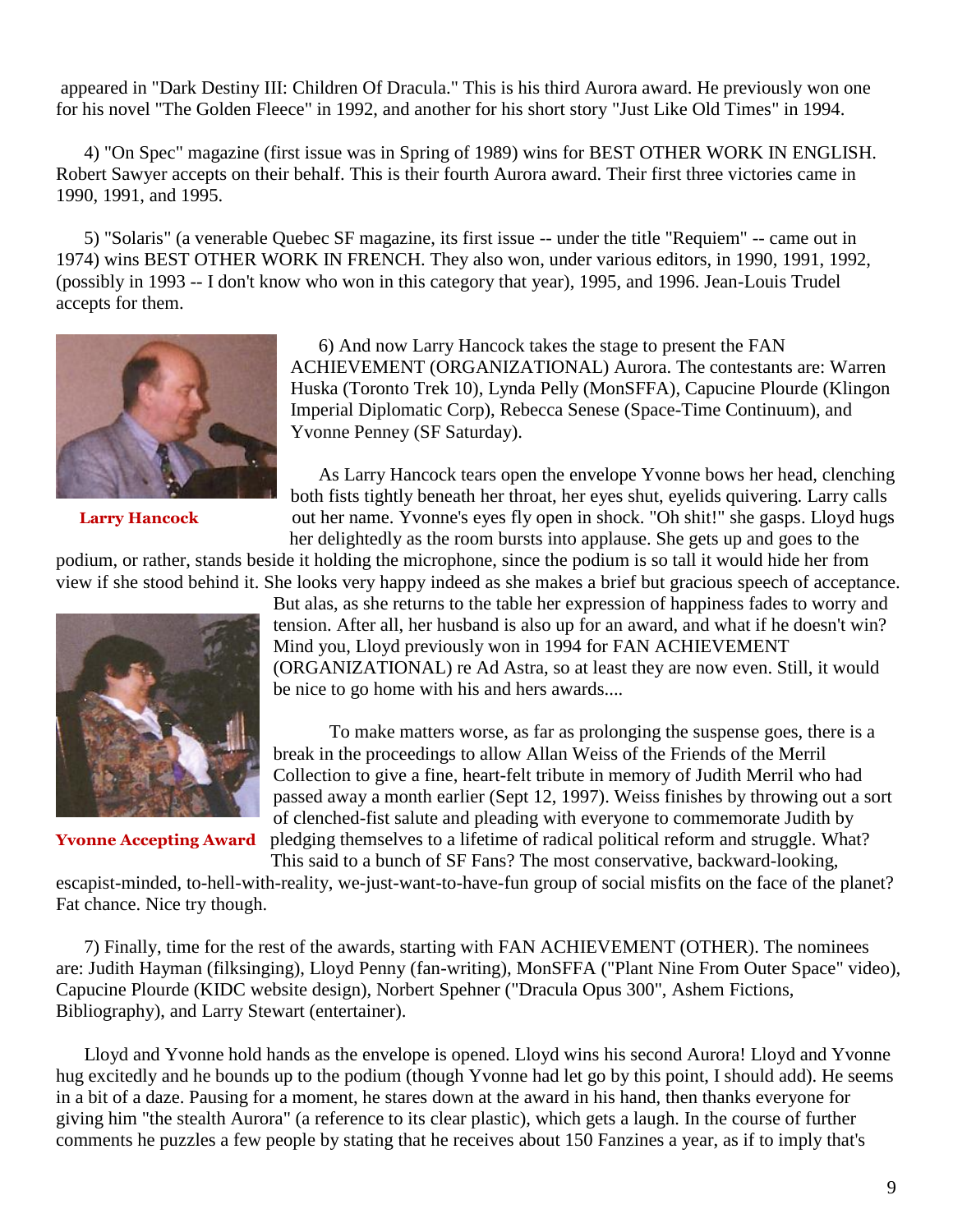why he is getting the award. In fact, he is being rewarded for his fan-writing TO those zines, more specifically for his letterhacking, he being the Canadian equivalent of Harry Warner Jr.



 So what's the big deal? Well, Lloyd's entertaining blend of Fannish news and commentary helps bind the Canadian Fannish community together, and helps remind fans elsewhere there IS a Canadian Fannish community. He is a large part of the pulsing lifeblood of Cdn. Fandom, and without such as he, this precarious phenomena would weaken and wither into isolated, random spurts of activity (rather like my bouts of Atrial Fib -- which you must admit is stretching the pulse analogy to an absurd degree. Rather proud of this, actually). Anyway, as the 1997 winner of the Canadian **Lloyd accepting award** UNITY Fan Fund, I heartily applaud Lloyd's victory.

 8) Next comes the FAN ACHIEVEMENT (FANZINE) award. The nominees are: "The Diplomatic Pouch" (Capucine Plourde for KIDC), "From Beyond The Oort Cloud" (Aaron Yorgason), "NorthWords" (James M. Botte, Bertrand Desbiens & Mark Lefebvre -- Society For Canadian Content), "OSFS Statement" (Lionel Wagner of the Ottawa SF Society), "Sol Rising" (Theresa Wojtasiewicz -- Friends of the Merril Collection), "Warp" (Keith Braithwaite - Montreal SF&F Association), and "Under The Ozone Hole" (Karl Johanson & John Herbert).



 UTOH won four times previously. The fact this means I lost four times to them has nothing to do with my keen interest in the award this time, of course. I am merely curious in a dispassionate and entirely objective manner as to whether they will finally be crushed like a... er, I mean, whether their winning streak is about to be broken by a worthy competitor. And in fact, tis so, Editor Theresa Wojtasiewicz wins on behalf of "Sol Rising", the newsletter of the Friends of the Merril Collection. The newsletter won once before, in 1992, when Larry Hancock was editor.

 9) Yves Mynard wins BEST LONG-FORM WORK **Bruce Gray celebrating Penney's double victory** IN FRENCH for his novel "La Rose du Desert". This is his fifth Aurora, having previously won in 1992,

1994, 1995 and 1996, all in the BEST SHORT-FORM WORK IN FRENCH category. Jean-Louis Trudel accepts on his behalf.

 At this point I'll mention that various teams of presenters work different awards, but that each and every award is presented in both French and English. Bruce Gray, who grew up in Canada, is very much moved to see this, and says as much while helping Marcel Gagne and Richard Biggs present the last award.

 As Biggs starts to tear open the envelope, the "Space The Imagination Channel" camera man creeps in very close, the end of his lens moving to within inches of Bigg's groin. With a nervous smile Biggs asks, "What are you doing?" The audience laughs. From my perspective I can see the camera guy is just trying to shoot a closeup of Bigg's hands opening the envelope, but it does rather look as if he is zooming in on Bigg's assets.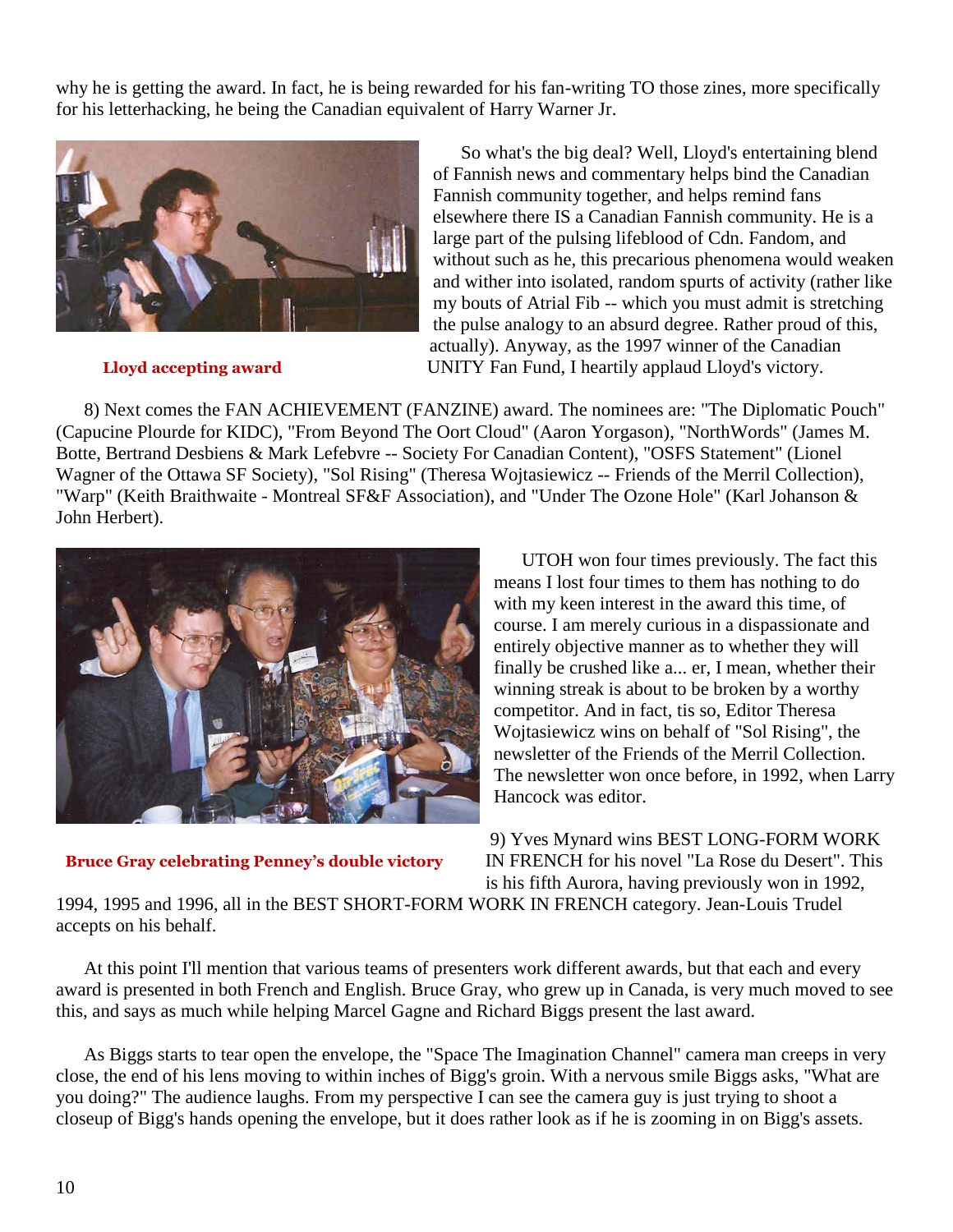

 10) The envelope is opened, the name read out, and Robert J. Sawyer wins BEST LONG-FORM WORK IN ENGLISH for his novel "Starplex" published by Ace. This is his fourth Aurora, and his second this evening. He's a very happy man.

 Primedia Chair says a few words of thanks, then the winners pose with their awards for photo-taking. I get assorted shots, such as Bruce Gray hovering between Lloyd and Yvonne flashing victory signs with both his hands, Sawyer alone proudly holding both awards, and a picture of Dennis Mullin of the Aurora Awards subcommittee looking very relieved things have gone so well.

 I then go up to Jean-Pierre Normand to congratulate him on his victory. As we shake hands I ask him how I can get a hold of that beautiful Titanic/Godzilla print of his. He tells me to come on up to the Boreal Con\*cept party he and Anne Methe will be throwing in their room once they get up there. Great! As I start to leave I am accosted by Cindy Huckle (for a change, up **Robert J. Sawyer and his two Auroras!** to now it had been the other way around). "We've decided you can do your Space Babes bit in the Melville room at 11:00 AM tomorrow."

"There will be a TV and a VCR set up and ready to go?" I ask. "Can't do it without them."

"Of course, of course, don't worry about it." But I do, I do.



 Going out the door I see Brian Davis and John Mansfield leaning against the corridor wall outside. Turns out John is boycotting the awards, refusing to attend, and is only now being filled in by Brian on who won. Camera in hand, I go up them and ask if I can take their picture. I snap a shot of the two of them together.

 It is now circa 9:00 PM. I go up to my room to rest for awhile, and to phone my Dad to arrange for a time for us to meet tomorrow. Dad picks 1:00 PM. Sounds good.

 Now it's time to party! My plan of action: hit the Con\*cept party first in order to purchase the print I want, then go over to the 2003 party where I hope to talk to **Still celebrating! Robert Sawyer at long last, with David Sproule, with** hopefully a host of others, fulfilling my mandate as the

CUFF winner, contacting fans, mingling, being assailed by groupies... Oh what visions of fun dance in this fanboy's head as I ride the elevator.

 Jean-Pierre greets me as I enter his room. It is very crowded with people sitting everywhere, including the floor. I am somewhat surprised (though I don't know why) to see John Mansfield and Brian Davis deep in conversation with others at the table by the window. I resolve to steel up my nerve and approach John again, though this may take a while.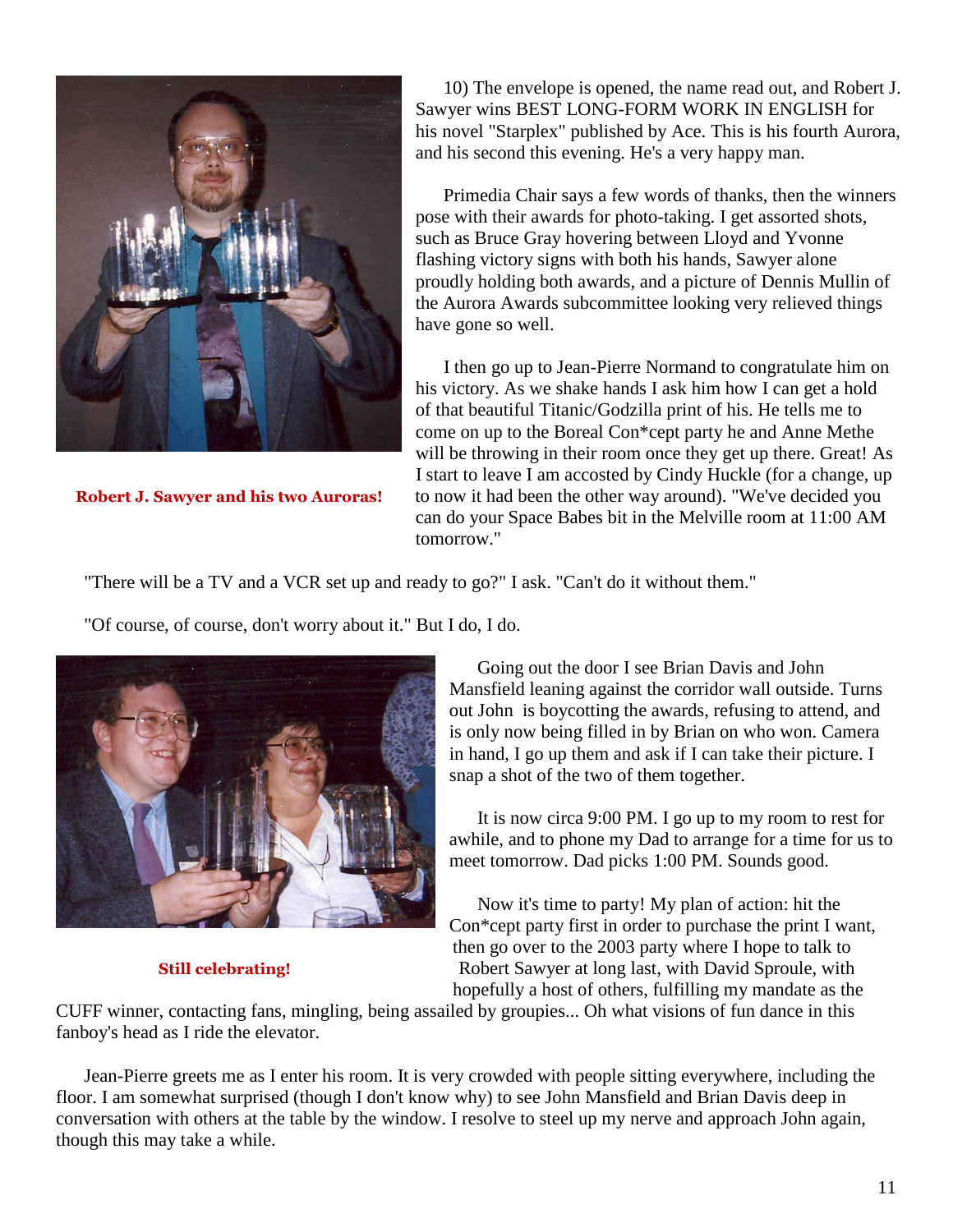

 Meanwhile Jean-Pierre sells me a print (out of a limited edition of 200) of the Titanic about to strike Godzilla's fins.It's beautiful. I especially like the deep blue of the water which well emphasizes how cold the scene is. He also offers me a print of the "Seaview" and I snap that up as well. I praise the realism of both pictures.

 "But I got one tiny detail wrong," bemoans Jean-Pierre. "I put HMS Titanic (HMS = His Majesty's Ship) on the bow, but further research revealed it should actually be RMS Titanic" (RMS = Royal Mail Ship). I assure him it doesn't matter, 99.9% of all viewers will assume HMS is correct. (Later I discover that the bow caption on the actual ship read simply "Titanic". No prefix at all!)

 Pleased by my response, he hauls out his portfolio from underneath **Dennis Mullin looking relieved** the bed. He does the kind of hard-edged, photo-realist art that I especially like. His spaceships are of a style somewhat reminiscent of the

British artist Christopher Foss. And he does more than just spacecraft, as I pour through the covers he's done for "SOLARIS" and "ON SPEC" as well as covers for assorted novels, I find his attention to detail with old sailing ships and aircraft ( albeit posed in fantasy or SF situations ) to be nothing short of fantastic. So I suggest he expand his market by contacting the various aviation and maritime history prozines that proliferate in the States. He seems intrigued by the idea. I hope something comes of it. ( And by the way, his Godzilla print recently graced the cover of "G-FAN", the slick semi-pro Godzilla Fanzine out of Manitoba. )

 Inspired by my interest, Jean-Pierre pulls out his photo collection showing his many SF models. Hordes of them. Shelf after shelf after shelf of assorted monsters and spaceships. I am impressed that he has so many. He is impressed that I recognize most of them. We get along hugely well.

 Eventually Jean-Pierre moves on to other guests and I angle closer to the table where Mansfield is holding sway. I almost literally stumble over Gabriel Morrissette, the creator (along with Mark Shainblum) of the cartoon comic character ANGLOMAN, who is sitting on the floor autographing the first published collection of same. I note that he is illustrating each copy with a quick drawing of Angloman interacting with the home city of the purchaser. I decide to acquire a copy to sell for CUFF. I tell Gabriel I'm from Vancouver. Evidently he knows Vancouver well. He draws Angloman standing in drenching rain and staring down at his feet saying, "Eu... Slugs!... We eat that in Montreal..." In conversation with Gabriel I soon learn that he knows local SF writer & fellow BCSFAn Don DeBrandt quite well, having done illustrations for two scripts written by Don for Marvel Comics ( I can't remember if he confirmed they had been published ).

 Finally I slide into the corner table with Brian Davis and John Mansfield. Determined to win Mansfield over, I comment that despite winning CUFF unexpectedly, I am now fully prepared to accept responsibility for it.

"And so you should be", he replies. I am being warned, I guess.

He then states he isn't going to tell me how to run CUFF but...

We spend a couple of hours talking about CUFF, how to define it, and how to run it. Do I accept conrunners? Writers? Writer wannabees? Professional writers? Do I accept large donations? Say, \$1,000 providing the recipient wins?

 "I'll take money from anyone," I declare, "but the award is strictly for Fanzine writers & Faneds who are nominated properly and voted upon properly. No exceptions." [I later change this policy to include ALL fans.]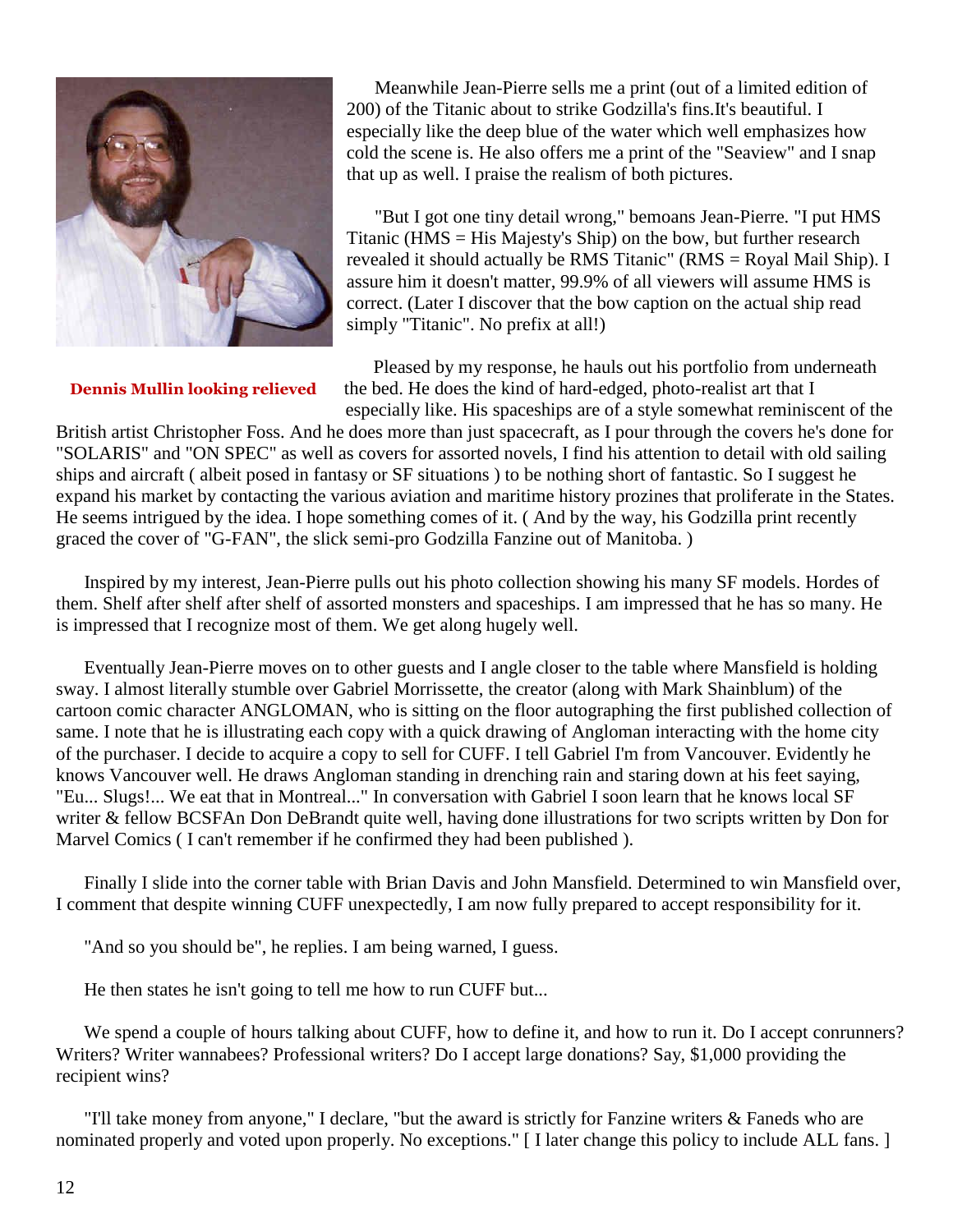Basically, I'm sweating blood. I feel like I'm being judged, like I'm on trial. I gush forth a volcanic flood of Fannish earnestness in an effort to prove to John that not only do I deserve to win CUFF, but also that I am qualified to administer it. After two hours of what feels like very intense questioning John relaxes somewhat and I feel I have come close to mollifying him.



 John changes subject slightly and comments that the items I am offering for sale to raise money are too narrow in scope, too Fannish in character, to appeal to general Fans. I need to broaden the base.

 "Well, how to get stuff?" I ask. "I'm selling mostly goodies from my own collection."

 "Just ask," he replies. "I'll demonstrate." He turns to Ann Methe, co-host of the room party, and asks her to give me one of the magnificent black t-shirts illustrated with Vampires that she is selling on behalf of Con\*Cept. By Ghu, she gives it to me!

 Now John is a big, bluff, very forward kinda guy with a military background. Simply asking for what he wants comes naturally to him. **Brian Davis & John Mansfield** Me, I'm shy, too timid by instinct to think of imposing on anyone. But, I must admit, his method gets results.

 Dennis Mullin, one of the two AURORA administrators, enters the room. The subject of our conversation switches to the Auroras. John has a theory how UNDER THE OZONE HOLE beat BCSFAzine four times in a row.

 "It's simply a matter of timing," he explains. "They publish an issue in the month before the voting deadline and jog every potential voter's memory. Simple."

 Dang ! Why didn't I think of that? I take the lesson to heart, and months later, upon learning SPACE CADET is nominated, fully intend to issue my superduper enlarged issue #10 well before the September 15th, 1998 deadline for the 1998 Auroras. ( Hah! I say again: Hah! )



 Dennis leaves for awhile, then comes back with voter breakdown for today's Auroras. We go through the results, with much chortling with glee and "Aha!"s from John. I keep my mouth shut. I don't understand what I'm looking at. I'm vaguely familiar with the idea that after the first round the lowest score is taken and divided among the higher, but the lists of data on the two sheets presented to us make no sense to me. No doubt a simple explanation is all that is required, but I am too embarrassed to ask.

**Glorious victors left to right: Lloyd Penney, Jean-Pierre Normand,** Next Dennis surprises me by **Yvonne Penney, Robert J. Sawyer, Theresa Wotjasiewicz admitting the Awards subcommittee & Jean-Louis Trudel** still hasn't given William Gibson his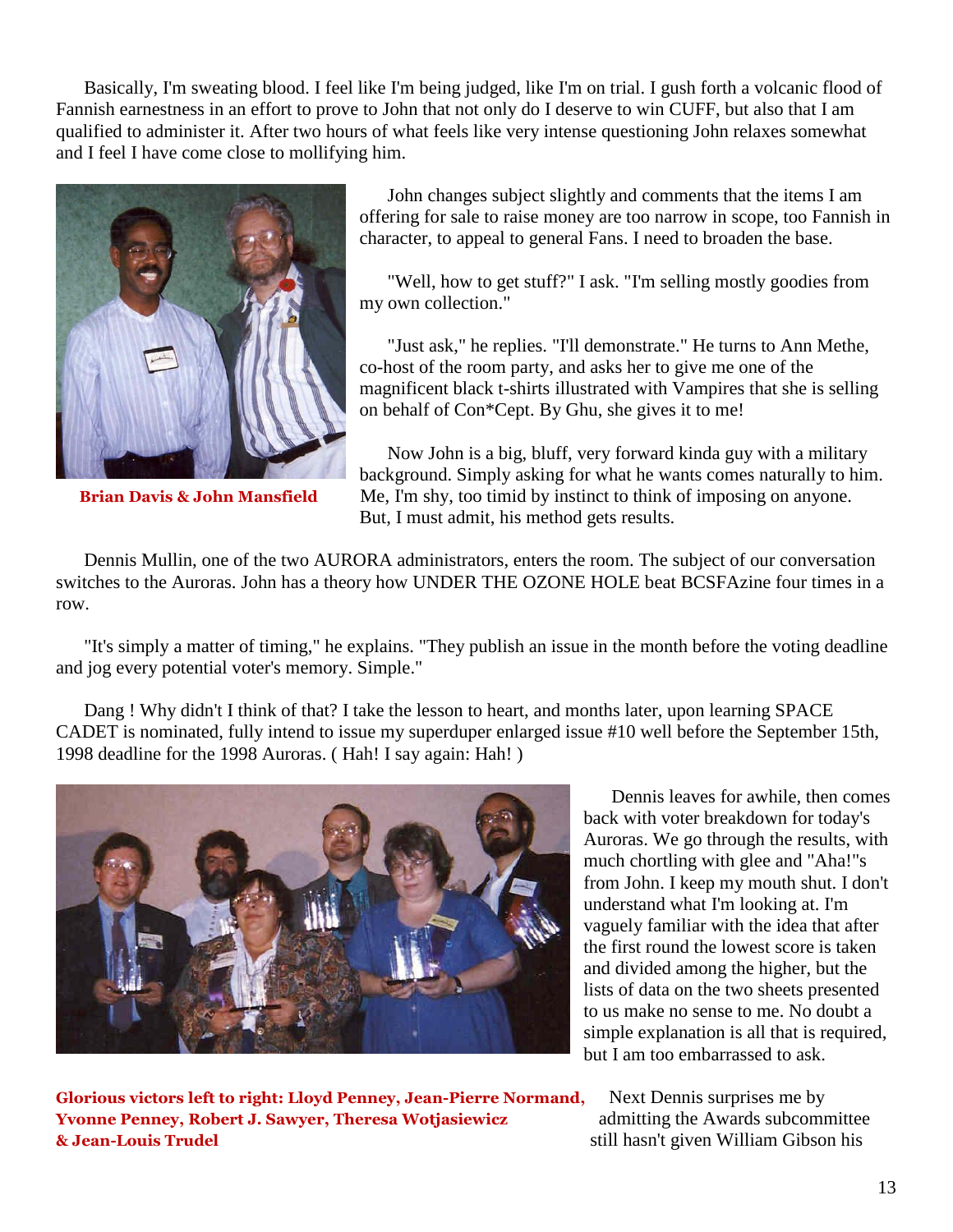1989 and 1995 Auroras (for "Mona Lisa Overdrive" and "Virtual Light") because they don't know how to contact him. Since Gibson lives in Vancouver, Dennis was hoping I knew where to reach him. Well, bad timing. Gibson just recently moved from his modest house in Kitsilano to an upscale district elsewhere in the city, and nobody in BCSFA has a clue where exactly. So I suggest Dennis try contacting Walter & Jill at White Dwarf books, as Bill drops by from time to time to check out the competition, and can readily pick up the awards there... (I don't know if this worked out or not as yet.)

 I decide to go upstairs to get some back issues of SPACE CADET. On returning I give one to Pierre, then four to Brian who wants to trade his FIXED LINK with me. About an hour later Pierre comes over to the table and says he enjoyed reading my review of MARS NEEDS WOMEN in SC #8. Do I have any other issues? So I give him three more. He offers \$10. I am reluctant at first, then accept it as a 'donation'. For CUFF, I mean. He may have been expecting change. Oops. I tell him about my Space Babes lecture and he promises to attend. Excellent!

 I then show the outline of my INCOMPLEAT GUIDE TO CANADIAN FANZINES to John. He has fun looking through it to see if I had missed any of his favourites. I gather from what he says that he either he has a considerable collection or simply a good memory of the zines he's seen over the years.

 Finally John reveals the story behind his contribution to VCON 1. The traditional version is contained within my history of BCSFA, the relevant chapter appearing in BCSFAzine #236, Jan 1993. Part of it reads:

 *"In October 1970 a BNF (Big Name Fan) by name of John Mansfield sent word that he would be passing through Vancouver. Club members Daniel Say and Robert Scott (who may have been President at this time) went to meet Mansfield at the Hotel Vancouver. There he treated them to a slide show depicting several SF conventions. Inspired by this, within two months, or before the end of 1970, Daniel Say announced the club would put on their own SF convention early in the coming year..."*

 But apparently the true story is that John, while staying with fellow fen in the student dormitory at UBC, proposed to help the UBC/BCSFA/SFU club put on a convention. Daniel Say, whose ego is easily as big as the planet, maybe bigger, refused his offer, saying they didn't need him. John predicted disaster, which did not come to pass. The convention was a success.

 An interesting post script is the collection of slides depicting VCON 1 which I borrowed from Steve Forty who in turn had borrowed them from John. I had assumed this meant that John had attended VCON 1 and taken the slides. On the contrary, this was a set of slides collected by Daniel Say and sent to John Mansfield to prove that Vancouver fen didn't need John's help in putting on a con. Ah, Fannish politics. Tis forever thus. But enough digression –

It is now very late. I am too tired to seek out the Torcon bid party. So to my room and to bed.

## **SUNDAY NOVEMBER 2nd, 1997**

 By 10:30 AM I am waiting outside the 'locked' Melville room where Primedia's GoH Chris Wiggins is regaling fans with anecdotes about his film and radio career. Peeking through the gap in the doors I can see that the Melville room is large, with a 100 or more seats, and a speaker's podium. Cool.

 I scan a chalkboard to see what notice has been given. Nothing. How will people know? A woman brushes past, chalk in hand, and writes: "Program changes: 11 am - Feminism in the 50s B movies (new). Noon - The 13th Knight demo (moved)." I stand there admiring this, then realize, wait a min, it doesn't say where it is!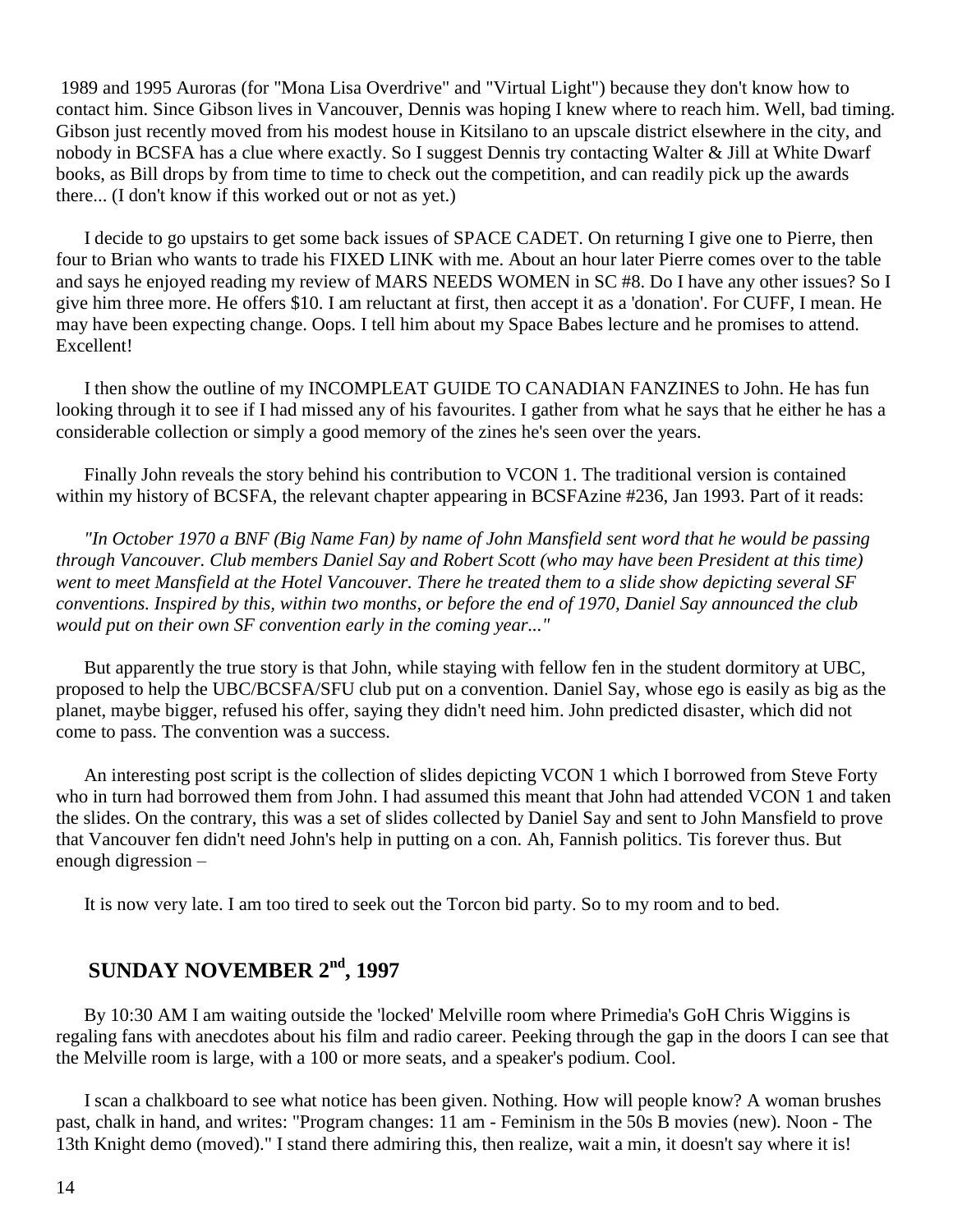At this point Larry Hancock (Co-chair of the Torcon bid) wanders over and read the sign. He says, "You realize you've been given the check out time slot?"

"Yep," I reply, boldly lying, and experiencing a sinking feeling.

 "I just attempted to give a presentation -- (*"Worldcon: Toronto in 2003" - How does one get involved with a*  large convention? Get the inside info on Toronto's bid to bring the World Science Fiction Convention here in *2003."* ) -- starting at ten. I gave up at 10:15. No body showed up. This is the second time this has happened to me at this con."

The sweat is beginning to pour off me now.

 "Oh, and by the way, did you know that Canvention is planning to leave it to the CUFF winner to organize next year's Canvention?"

My jaw hits the floor. Always a kidder, is Larry Hancock.

 Finally the Chris Wiggen talk ends and people pour out. I walk in to an empty Melville room. I stand there, worrying, mightily worrying. Then a techie crew bustles in carrying a large screen. Oh no! Do they think I am going to give a slide show? Panic! No, turns out to be a large screen projection TV VCR combo. Cool. Only problem, they need an extension cord. Somebody runs and gets one. Oops, it doesn't fit the VCR. Arrgh! 10 minutes gone already.

 The techies have a long, slow conversation on how to resolve the problem. Meanwhile I'm sweating bullets. My talk is timed precisely for an hour. 15 minutes are gone and I haven't even started! Which tapes will I have to leave out of the program? Fact is, I'm the victim of typical techie theatrics. Techies are indispensable at cons, and by ghod, they mean to prove it whenever they can. Finally somebody pulls an adaptor out of their pocket, plugs it on to the cord, plugs that into the VCR and says, "All set."

 I pull myself back together from the puddle of panic I'd become and turn to face the audience. Five people sit there. A young guy with a camera, an older man looking somewhat puzzled, a young girl, an older woman with a fierce expression on her unsmiling face (a feminist?), and, thank the ghods, Jean-Pierre. I pitch the entire lecture at him, knowing he at least will appreciate it.

 I had envisioned lecturing from the podium in a professorial fashion before a packed house, but instead I spend all my time on my knees changing tapes. This makes it hard to raise a laugh.

 ( I cannot, at this point, find my notes on my Space Babes Feminism lecture. The gist of it, however, has to do with my observation that almost every SF B movie in the fifties and early sixties is graced with the presence of a beautiful, tight-sweatered female scientist or assistant, the subject of embarrassingly juvenile ogling by the male leads, who frequently lecture said males on their lack of maturity and the need to take women seriously as equals. My premise being that the founding members of the modern feminist movement, first active in the late sixties, had been inspired by these B movies as teenagers at the drive-in while dating their gonad-driven boyfriends. To "prove" this I show artfully selected scenes from 15 movies including THEM, THE THING, ROCKETSHIP XM, FLIGHT TO MARS, CONQUEST OF SPACE, MARS NEEDS WOMEN and THE ANGRY RED PLANET. In a future issue, assuming I find my notes, I may print a written version of my lecture. )

 About every five minutes somebody pokes their head through the door and asks, "Is this the Martial arts demo?" Does it bloody look like a Marshal arts demo? I'll give them a bloody martial arts demo...Yes, I am irritated, but struggle on gamely...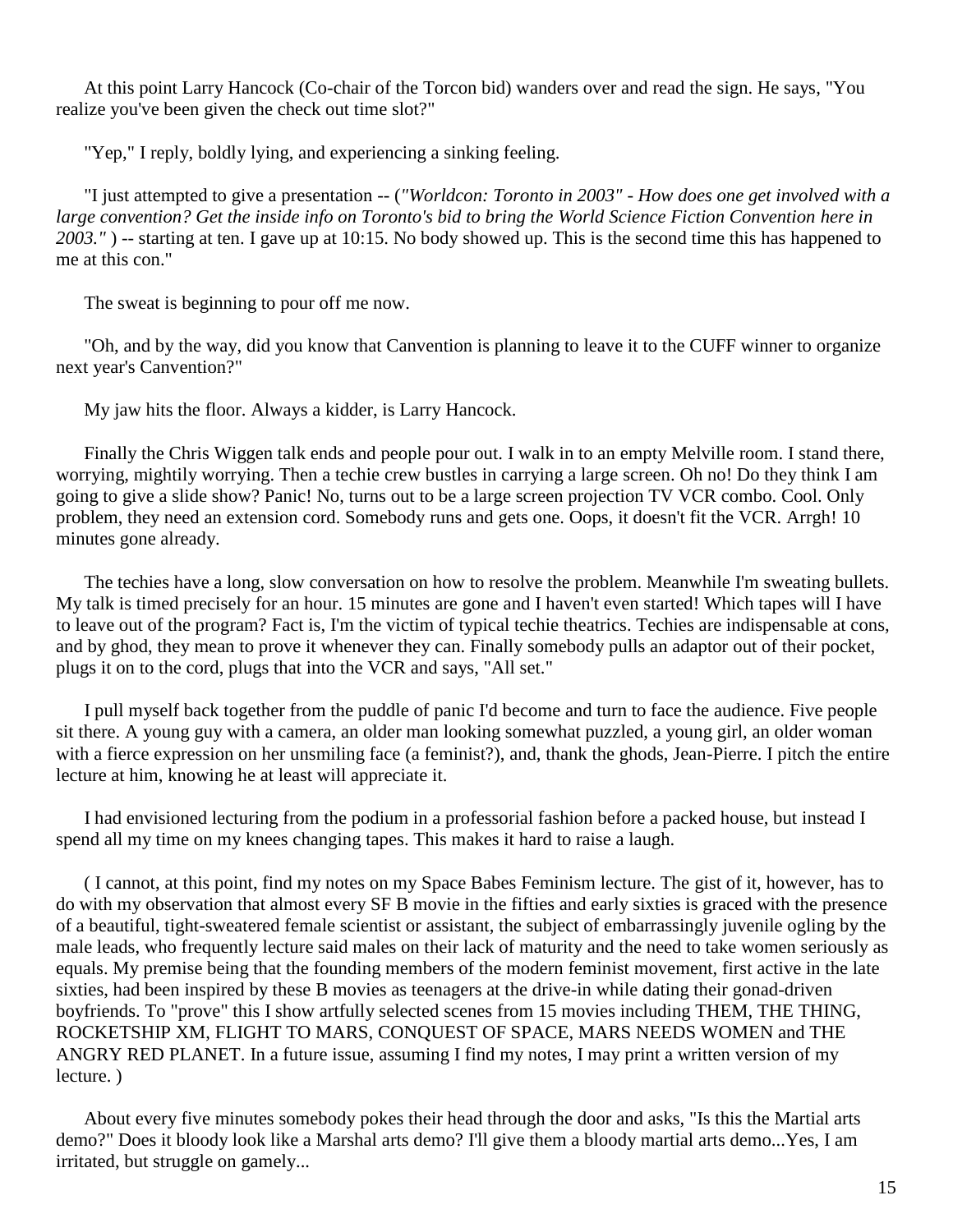By the end of the show my audience doubles in size to ten! However the influx ignore me and talk loudly among themselves. I end on AELITA, leaving out CURSE OF THE DEMON, QUEEN OF OUTERSPACE, and PROJECT MOONBASE. Yet even the truncated version seems to please the original five. It is a success of sorts.

 Relieved that my ordeal is over, I wander into the dealers room, hoping to pick up that complete set of 'Outer Limits' cards I spotted yesterday, but that particular dealer is no longer present. While I am browsing, a chap enters to announce the promised Martial Arts display -- *("Members from the Toronto production of THE 13TH KNIGHT will perform a demonstration of martial arts incorporated into their play currently running at Ontario Place." )* -- but in a curious manner:

 "Attention! Starting now! Martial arts demo in the Melville room. Warning! Chairs do not face this way! They face the other way! You will understand when you enter!"

I hope so, because nobody understands what he's talking about at this moment, that's for sure!

I go back to my hotel room to rest.

 At 1:00 PM my dad shows up and we sit and talk for a while. Then we head out for a late lunch. Consequently I do not get back till 5:30 pm. This means I've missed the Canvention/Auroras committee business meeting which ran from 2:00 to 3:00 PM, and the closing ceremonies, which were at 4:00 PM. Oh well.

 When I try to enter my room, the electronic lock refuses to let me in. Seems the hotel assumed I had checked out like most (all?) the other fans, but of course that is not the case. I go down to the front desk to explain...

 I am dead tired. So I just repose on my bed watching TV for the rest of the day, and rather than try to hunt down the dead dog party, if any, I call it an early night.

 So, I never do get to talk with Robert Sawyer. And since I work evenings I didn't get to meet him at that White Dwarf Book Signing he and Robert Charles Wilson gave in Vancouver only a few months back, or the time a year or more ago he attended a FRED gathering. We seem destined not to converse. Still, it's a small world. Sawyer and my father used to belong to the same Osbourne computer club a long time ago.

At any rate, Robert gets SPACE CADET, so hi Rob! Someday we'll have a conversation!

### **MONDAY NOVEMBER 3RD, 1997:**

Up at 7:00 am.

 I take a long hot shower to relax. Just as I'm thinking of getting out, I hear a shrill, intermittent beeping. What they hell? Door bell? Phone?.... Holy shit! The smoke alarm!

 I turn off the shower and run naked out of the bathroom. Just as I suspected, there's no sign of smoke. The moisture from the shower set off the alarm. I dance about beneath the smoke alarm, still naked, waving a towel back and forth. After several minutes the alarm stops. I let my arms drop. Then I say ARRGH!